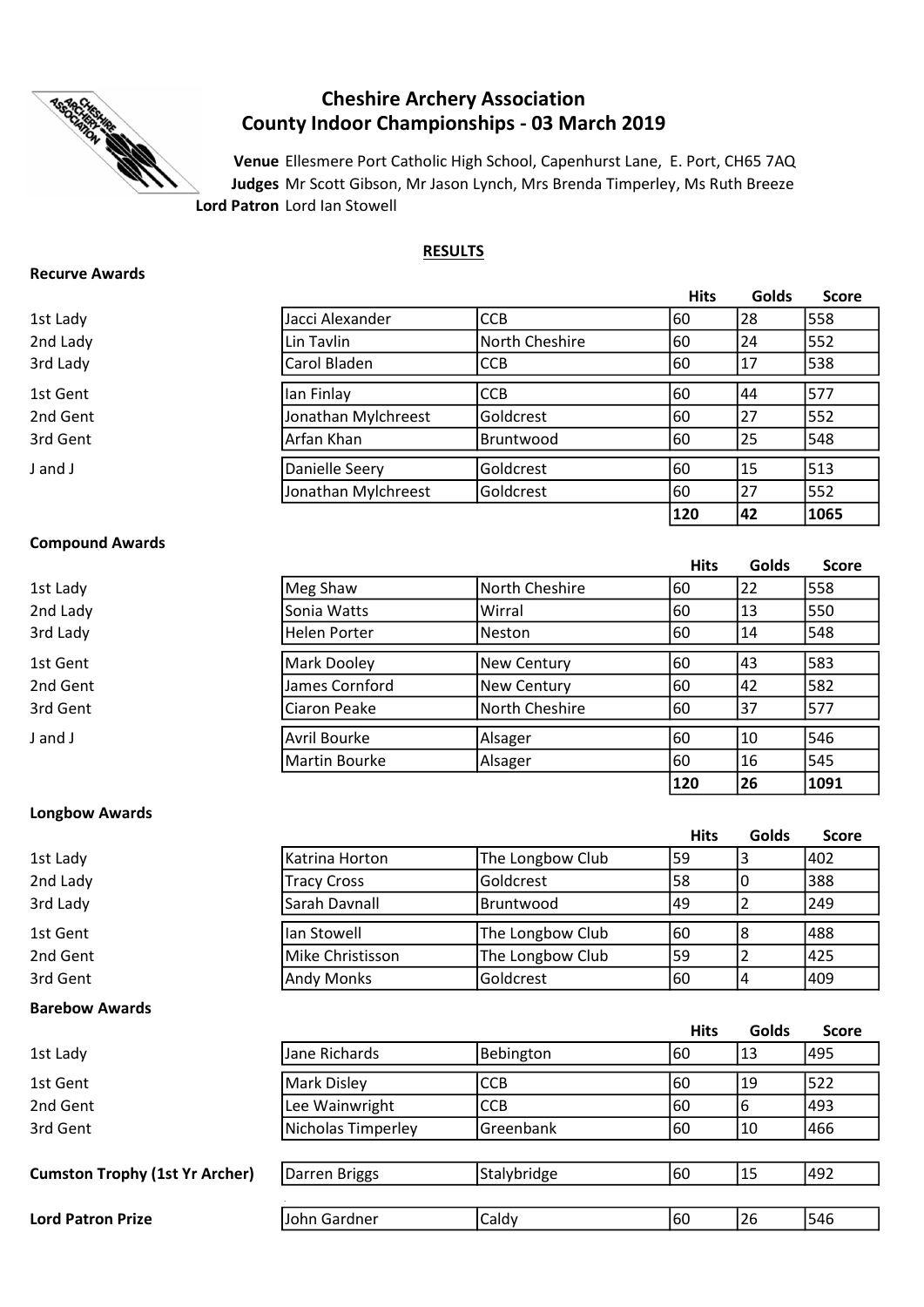#### Portsmouth Lady Recurve Results

| Pos | Name                                    | Club                          | Hits        | Golds        | Score        |
|-----|-----------------------------------------|-------------------------------|-------------|--------------|--------------|
| 1   | Jacci Alexander                         | CCB                           | 60          | 28           | 558          |
|     | 2 Lin Tavlin                            | North Cheshire 60             |             | 24           | 552          |
|     | 3 Carol Bladen                          | ССВ                           | 60          | 17           | 538          |
|     | 4 Debra Ashworth                        | Chester Univ                  | 60          | 19           | 523          |
|     | 5 Rosalyn Hopkins                       | Goldcrest                     | 60          | 13           | 516          |
|     | 6 Danielle Seery                        | Goldcrest                     | 60          | 15           | 513          |
|     | 7 Alex Currums                          | Bebington                     | 60          | 11           | 498          |
|     | 8 Shelley Latham                        | Goldcrest                     | 60          | 6            | 486          |
|     | 9 Dawn Price                            | CCB                           | 59          | 10           | 455          |
|     | <b>Portsmouth Gent Recurve Results</b>  |                               |             |              |              |
| Pos | Name                                    | Club                          | <b>Hits</b> | Golds        | <b>Score</b> |
|     | 1 lan Finlay                            | ССВ                           | 60          | 44           | 577          |
|     | 2 Jonathan Mylchreest                   | Goldcrest                     | 60          | 27           | 552          |
|     | 3 Arfan Khan                            | Bruntwood                     | 60          | 25           | 548          |
|     | 4 John Gardner                          | Caldy                         | 60          | 26           | 546          |
|     | 5 Steve Kelley                          | Goldcrest                     | 60          | 23           | 543          |
|     | 6 Phil Doyle                            | ССВ                           | 60          | 17           | 542          |
|     | 7 Julian McNair                         | Goldcrest                     | 60          | 21           | 541          |
|     | 8 Paul Young                            | Greenbank                     | 60          | 19           | 536          |
|     | 9 Andrew Davies                         | Goldcrest                     | 60          | 17           | 531          |
|     | 10 John Wedgwood                        | <b>New Century</b>            | 60          | 17           | 526          |
|     | 11 Neil Hopkins                         | Goldcrest                     | 60          | 13           | 524          |
|     | 12 Ilan Burton                          | CCB                           | 60          | 10           | 520          |
|     | 13 John Sherlock                        | Wirral                        | 60          | 15           | 518          |
|     | 14 Mark Windsor                         | ССВ                           | 60          | 17           | 513          |
|     | 15 Richard Warrell                      | Goldcrest                     | 60          | 13           | 505          |
|     | 16 Darren Briggs                        | Stalybridge                   | 60          | 15           | 492          |
|     | 17 Finlay Heydon                        | Goldcrest                     | 60          | 3            | 482          |
|     | 18 Michael Heydon                       | Goldcrest                     | 60          | 8            | 477          |
|     | 19 Tony Nordoff                         | Goldcrest                     | 60          | 4            | 424          |
|     | <b>Portsmouth Lady Compound Results</b> |                               |             |              |              |
| Pos | Name                                    | Club                          | Hits        | <b>Golds</b> | Score        |
|     | 1   Meg Shaw                            | North Cheshire 60             |             | 22           | 558          |
|     | 2 Sonia Watts                           | Wirral                        | 60          | 13           | 550          |
|     | 3 Helen Porter                          | Neston                        | 60          | 14           | 548          |
|     | 4 Avril Bourke                          | Alsager                       | 60          | 10           | 546          |
|     | 5 Patience Wood                         | Bebington                     | 60          | 12           | 544          |
|     | 6 Sam Hamlett                           | Caldy                         | 58          | 6            | 511          |
|     | <b>Portsmouth Gent Compound Results</b> |                               |             |              |              |
| Pos | Name                                    | Club                          | <b>Hits</b> | Golds        | Score        |
|     | 1 Mark Dooley                           | New Century                   | 60          | 43           | 583          |
|     | 2 James Cornford                        | New Century                   | 60          | 42           | 582          |
|     | 3 Ciaron Peake                          | North Cheshire 60             |             | 37           | 577          |
|     | 4 Liam Peake                            | North Cheshire 60             |             | 36           | 576          |
|     | 5 Andy Pollitt                          | ССВ                           | 60          | 29           | 570          |
|     | 6 Mal Hamer                             | Wirral                        | 60          | 28           | 568          |
|     | 7 Graeme Steele                         | Neston                        | 60          | 25           | 565          |
|     | 8 Peter Gregory                         | Goldcrest                     | 60          | 16           | 553          |
|     | 9 Steve Peake                           | North Cheshire 60             |             | 10           | 549          |
|     | 10 Joe Shaw                             | North Cheshire <sup>160</sup> |             | 9            | 548          |
|     | 11 Neil Roberts                         | Greenbank                     | 60          | 15           | 546          |
|     |                                         |                               |             |              |              |